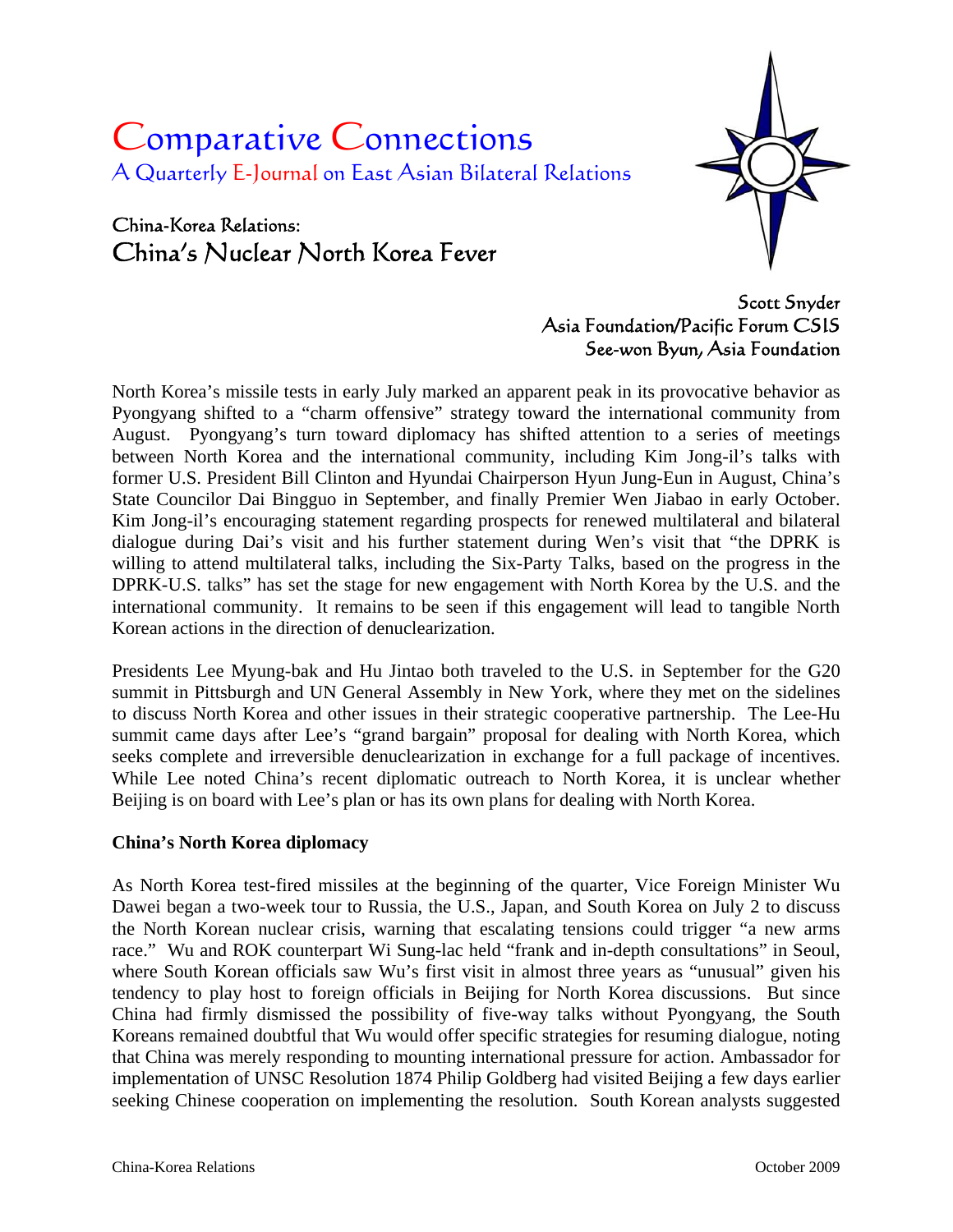that China was seeking to end a "sanctions-only phase" before the North might take further threatening actions such as another nuclear test.

Wu's August trip to Pyongyang occurred amid anticipation that the North would be more cooperative following breakthroughs in U.S.-DPRK and inter-Korean relations earlier that month, including former U.S. President Bill Clinton's and Hyundai Group Chairwoman Hyun Jeong-eun's visits to the North. The intensification of Sino-DPRK high-level exchanges seemed to get a push from both sides' relations with the U.S. as the North Korean nuclear crisis emerged as one of four top agenda items in the U.S.-China Strategic and Economic Dialogue in late July.

The Dai Bingguo visit in September set the stage for a visit to Pyongyang by Wen Jiabao in early October. After Dai met Kim Jong-il, the Chinese Foreign Ministry pointed to the "thawing" of regional tensions as an important opportunity for strengthening cooperation and reengaging the North. As presidential envoy, Dai delivered a letter from President Hu to Kim Jong-il affirming "China's consistent goal" of denuclearization and regional peace in cooperation with the North, while Kim pledged to commit to denuclearization "through bilateral or multilateral dialogue," according to the Chinese state media. Dai's delegation, which including Wu Dawei, Vice Minister of Commerce Zu Fuying, and Qiu Yuanping, vice director of the Central Foreign Affairs Office, met with top DPRK legislator Kim Yong-nam and Vice Foreign Ministers Kang Sok-ju and Kim Yong-il in Pyongyang, where both sides exchanged "candid and in-depth" views on "mutual" issues believed to be focused largely on the North Korean nuclear crisis.

Given indications that Washington might be prepared to talk directly with Pyongyang on denuclearization, Dai's visit was seen to reinforce Beijing's mediator role between the North and the United States. Observers in Seoul expected Dai to convey the U.S. position following his July meeting with Secretary of State Hillary Clinton in Washington. Despite China's diplomatic efforts, Pyongyang has sent mixed signals, making conciliatory moves toward the U.S. and South Korea while continuing to reject Six-Party Talks hosted by China.

Wen Jiabao's visit marked the first visit to Pyongyang by a Chinese premier in 18 years. His high-powered delegation included Foreign Minister Yang Jiechi, Chinese Communist Party International Department Head Wang Jiarui, National Development and Reform Commission Minister Zhang Ping, Minister of Commerce Chen Deming, Minister of Culture Cai Wu, and Director of the Research Office of the State Council Xie Fuzhan, China's Ambassador to the DPRK Liu Xiaoming, Premier's Office Director Qui Xiaoxiong, Vice Minister for Foreign Affairs Wu Dawei, and Deputy Director of the General Political Department of the Chinese People's Liberation Army Liu Zhenqi.

The delegation received Pyongyang's version of a first-class welcome: a personal reception by Kim Jong-il and hundreds of thousands of citizens lining the streets. In honor of the PRC-DPRK year of friendship, Wen was treated to a North Korean production of "Dream of the Red Chamber," traveled to a martyr's cemetery outside Pyongyang containing the remains of Chinese People's Volunteers from the Korean War, and signed a series of agreements, including a "protocol on the adjustment of treaties between the governments of the DPRK and China" and agreements on economic and technological cooperation, educational exchange, software industry cooperation, tourism, wildlife protection, and a protocol on inspection of export and import of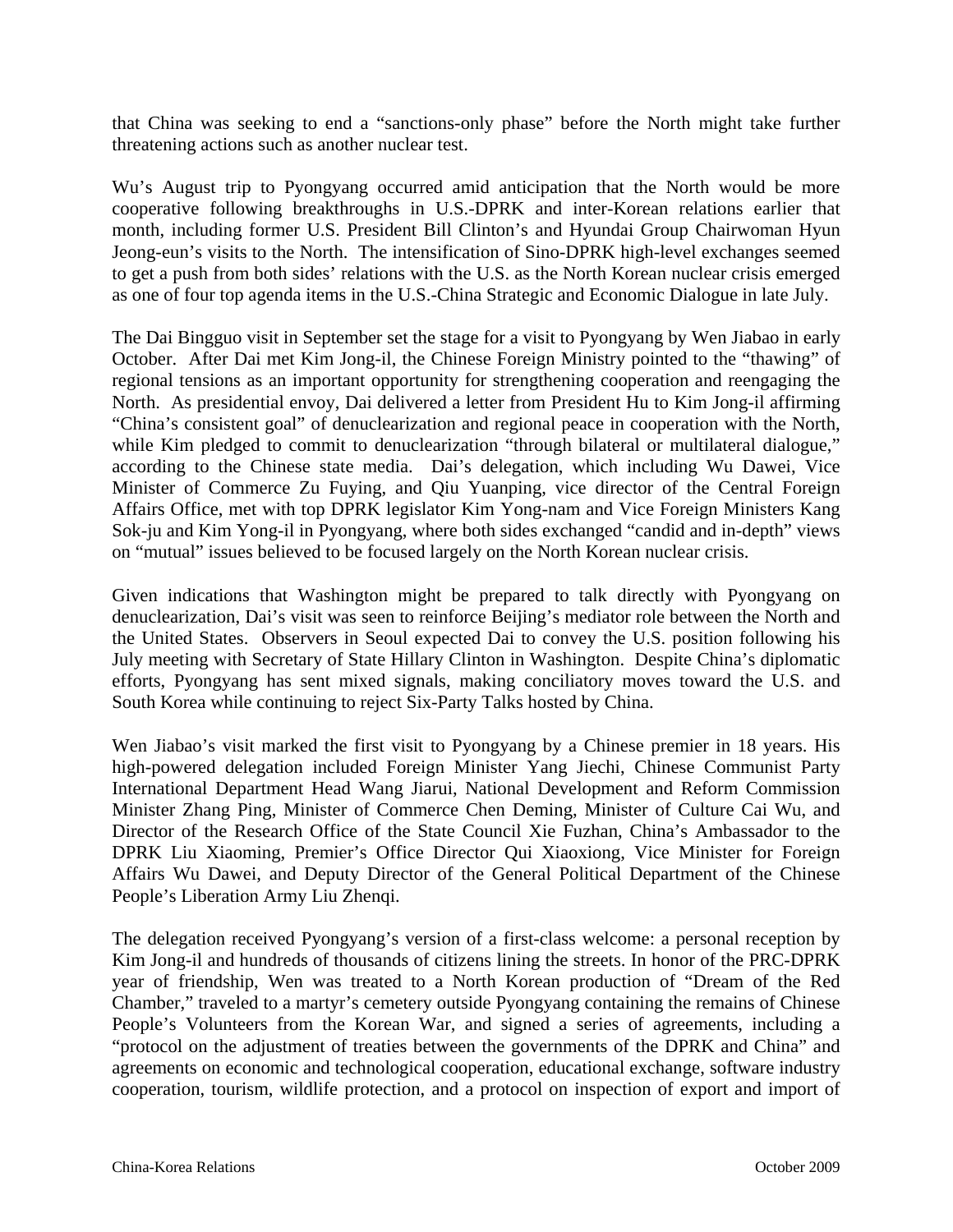goods for purposes of assuring quality control. No doubt these agreements included substantial forms of economic assistance that have customarily accompanied such high-level exchanges between China and North Korea. *Xinhua* released an arrival statement in which Wen anticipated a "frank and in-depth exchange of views on PRC-DPRK relations and issues of common concern" during the visit. While Wen emphasized Sino-DPRK traditional friendship, a tradition of mutual assistance and mutually beneficial cooperation in conversations with DPRK counterparts in his arrival statement, he also mentioned the need to "better coordinate with each other to help maintain peace and stability in the region."

Following his talks with Wen, *Xinhua* reported that Kim Jong-il noted that "realizing a nuclearfree Korean peninsula was the instruction of the late DPRK leader Kim Il Sung and the DPRK's commitment to realizing the denuclearization of the peninsula remains unchanged." Based on this commitment, Kim pledged that that "the DPRK is willing to attend multilateral talks, including the Six-Party Talks, based on the progress in the DPRK-U.S. talks." *KCNA* reported that "the hostile relations between the DPRK and the United States should be converted into peaceful ties through the bilateral talks without fail. We expressed our readiness to hold multilateral talks, depending on the outcome of the DPRK-U.S. talks. The Six-Party Talks are also included in the multilateral talks."

## **Balancing relations with the two Koreas**

South Korean Foreign Minister Yu Myung-hwan and Chinese Foreign Minister Yang Jiechi reaffirmed their commitment to cooperate on North Korean denuclearization when they met in Shanghai on Sept. 29 following a trilateral meeting with Japanese counterpart Okada Katsuya. The leaders emphasized their consensus on complete denuclearization and resumption of Six-Party Talks, but did not offer any concrete plans of action despite developments in the regional political environment and anticipation of renewed dialogue with Pyongyang. Minister Yu presented President Lee's "grand bargain" for dealing with North Korea to Yang and they agreed that their respective bilateral ties with the North should be approached within the larger context of resolving the nuclear issue. However, while South Korean officials affirmed Beijing's support of Lee's plan "in a broad sense," the Chinese Foreign Ministry press statement made no reference to North Korea.

Beijing's effort to engage North Korea with the international community has been accompanied by a host of bilateral exchanges to mark Friendship Year and the  $60<sup>th</sup>$  anniversary of diplomatic ties. A Chinese Communist Party (CCP) delegation visited Pyongyang in early August to meet Worker's Party of Korea counterparts, confirming their "persistent stand" of developing friendly relations. While DPRK Vice Foreign Minister Kim Yong-il visited Beijing on Sept. 1 on the occasion of Friendship Year, Chinese DPRK experts suggested that his meetings likely focused on the nuclear issue. Vice Minister of People's Armed Forces of the DPRK Pak Jae Gyong made a five-day trip to Beijing and Shanghai in late September and met Chinese counterpart Xu Caihou in an effort to strengthen military and state-to-state ties. At the same time, Zhang Yannong, president of the CCP newspaper, *People's Daily*, visited Pyongyang to meet top DPRK legislator Kim Yong-nam, who pledged to maintain friendly ties based on mutual interests "no matter how" the international situation changed.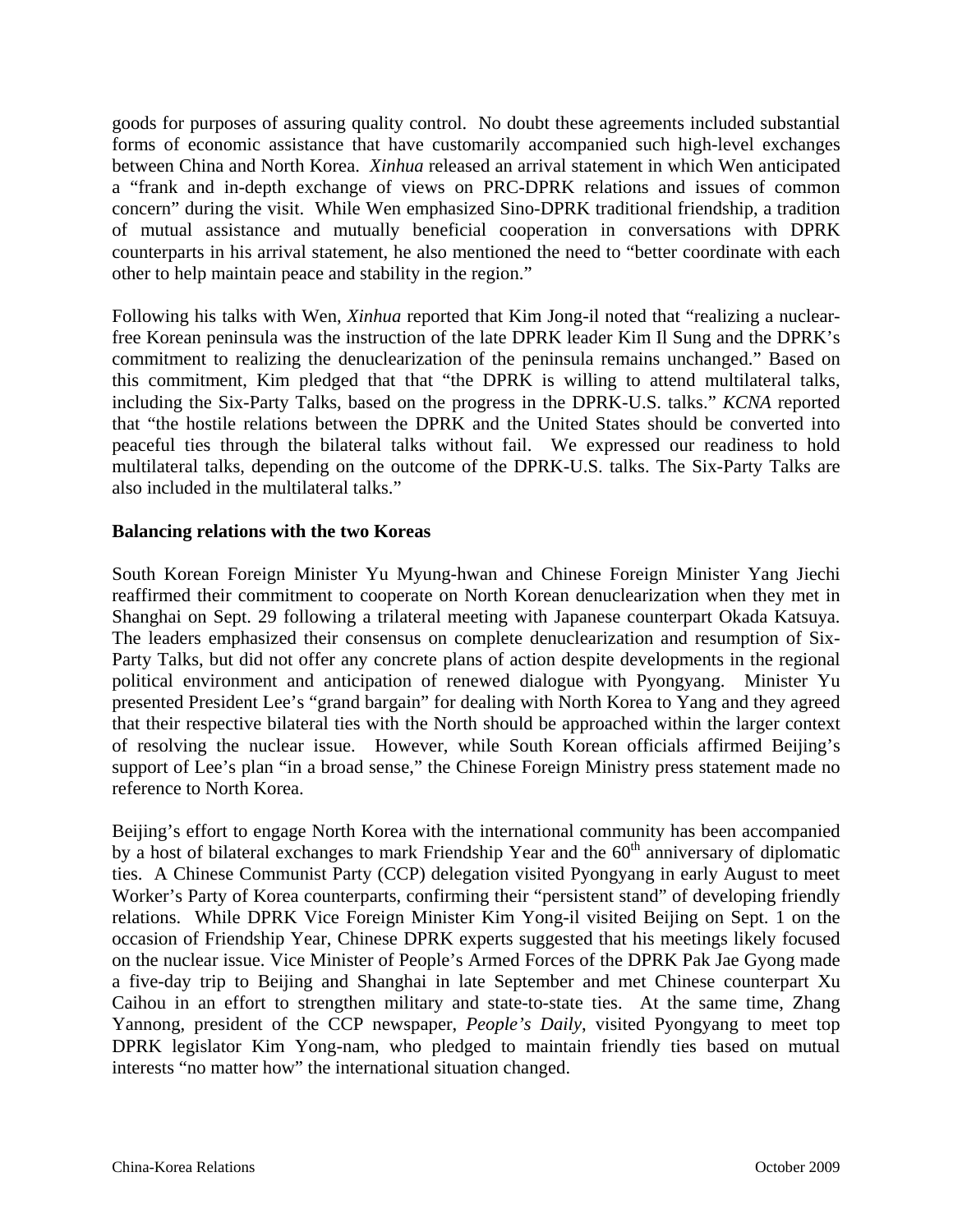#### **China's cooling sentiments toward North Korea**

North Korea's erratic behavior has raised debates about apparent shifts in Chinese views. *People's Daily* in early September reported that the North's May 25 nuclear test has prompted Beijing to review its North Korea policy, arguing that the Chinese perception of the North as a "strategic buffer zone" is outdated. Bringing to question traditional ties with Pyongyang, the editorial called for reevaluating the bilateral friendship treaty and readjusting the "unbalanced relationship" of unilateral Chinese economic aid to the North.

Since June, the *Global Times* has conducted an online survey of Chinese views on North Korea in which almost 75 percent of respondents indicated that a nuclear North Korea undermines Chinese security and national interests while 15 percent indicated that the North Korean situation is favorable to China. These results are comparable to findings in a 2005 survey by Peking University's Zhu Feng in which only 61 percent of respondents believed that Korean nuclearization would be detrimental to China and 35 percent believed that Pyongyang's pursuit of nuclear weapons were only aimed at the U.S. and Japan.

Zhu Feng has pointed to a recent "nuclear North Korea fever" in China as an unanticipated sideeffect of the international response to North Korea's nuclear ambitions. Heated debates in online forums on how to assess Kim Jong-il and the implications of a nuclear North Korea for Chinese and regional security show a clear divide in Chinese opinion, indicating growing Chinese "fatigue" with North Korean aggression. Yet, there remains traditional support for strong China-DPRK friendship against the U.S. and Japan. While the public debate suggests a fundamental rethinking of China's approach to North Korea, most observers agree that the policy impact remains limited.

#### **Recovering China-South Korea trade**

As Beijing's stimulus policies continue to take effect, the South Korean economy appears to have narrowly escaped recession. An annual World Bank report in September ranked the South Korean business environment 19<sup>th</sup> out of 183 countries, this year compared to 23<sup>rd</sup> in 2008, the highest ever for South Korea and higher than the average ranking for Organization for Economic Cooperation and Development (OECD) countries. According to a Korea Development Institute (KDI) report in August, domestic demand and exports have rapidly rebounded and positive forecasts will continue through the latter half of 2009. The Seoul-based Institute for International Trade (IIT) expects China-ROK trade to reach \$200 billion in 2013, three years behind the initial target due to the impact of the global financial crisis, but recovery in both economies appears to have enhanced the prospects for trade.

South Korean analysts indicate that Beijing's ongoing stimulus programs have facilitated the recovery of South Korea's exports to China. ROK exports to China declined by an annual 12.9 percent in July, less than the 21.8 percent drop in all South Korean exports during the same period. South Korean investment in China is also expected to increase with the improving economic environment. According to an August Korea Trade-Investment Promotion Agency (KOTRA) poll of 636 China-based South Korean companies, 48.6 percent of South Korean businesses in China are seeking to expand their China operations in response to signs of global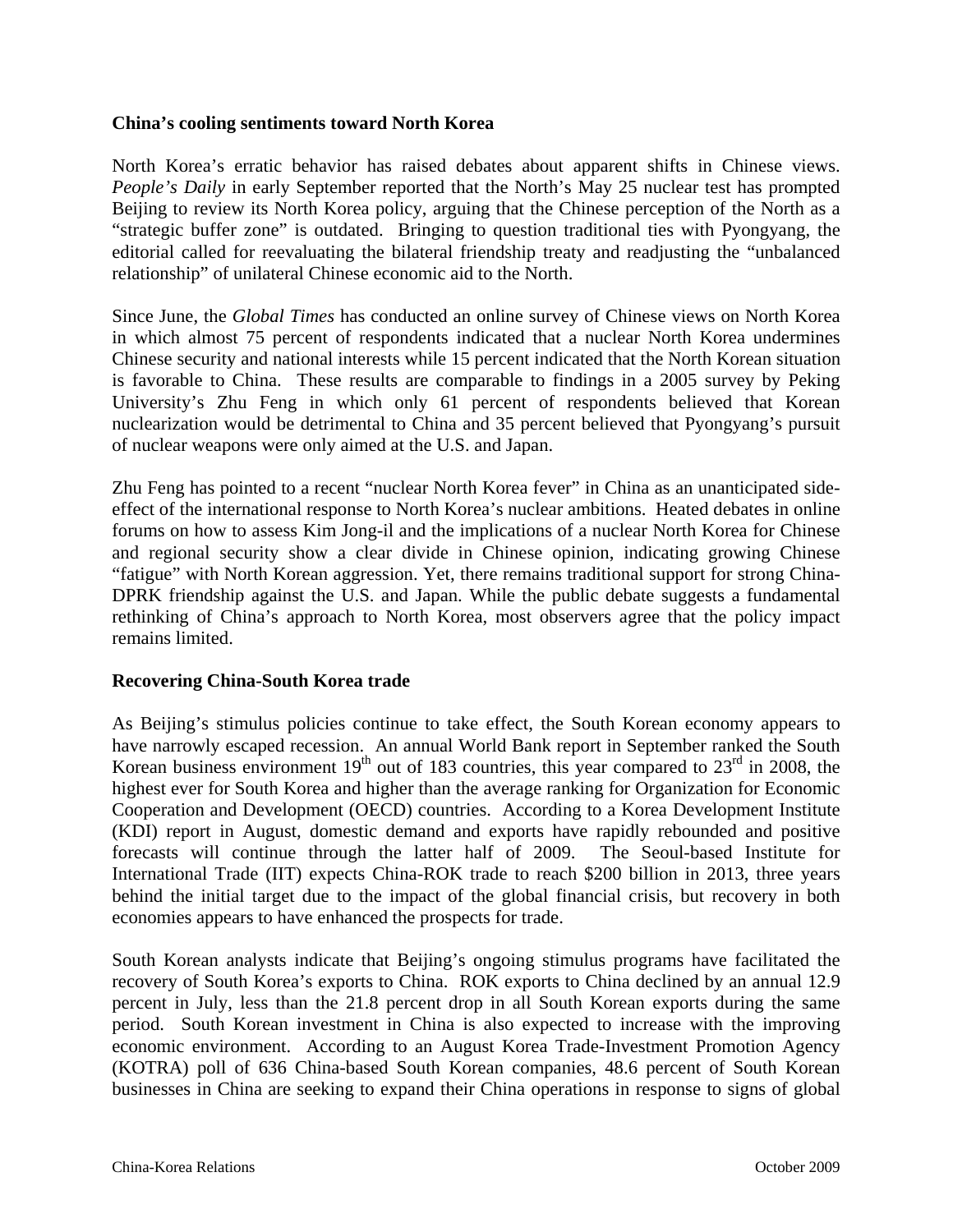economy recovery while 41.2 percent plan to retain their current size. This suggests that China will continue to draw South Korean foreign investment despite an overall decline in foreign investment by 53.6 percent to \$8.12 billion between January and June 2009, according to the ROK Ministry of Strategy and Finance.

South Korean industry giants in particular have seen gains in their China operations in recent months. According to a Chinese industry report, Beijing Hyundai Motor Co., the Chinese venture of South Korea's biggest carmaker, absorbed an 8.2 percent market share between January and August, emerging fourth in the Chinese auto market after Chinese carmakers. As the top foreign carmaker in China, Hyundai raised its 2009 sales target in China from 300,000 to 500,000 units, attributing its 66 percent annual sales increase to Beijing's stimulus plan. South Korea's leading steelmaker POSCO in August also reported a sales jump of around 66 percent in the second quarter of 2009 citing China's extensive economic stimulus measures.

The ROK Ministry of Strategy and Finance has stressed the importance of ROK-China-Japan economic cooperation in implementing measures against the remaining risks of a financial crisis. Although the Japan External Trade Organization (JETRO) projected an overall decline in China-Japan trade for 2009, the first drop since the 1998 Asian financial crisis, China still became Japan's biggest trading partner in both exports and imports during the first half of 2009 mainly due to relatively larger declines in Japanese trade with other countries. China's continued stimulus measures are likely to improve the prospects for regional trade.

## **Rising Chinese trade competitiveness and South Korea's response**

On the cautionary side, South Koreans have recently perceived a "Chiwan" threat arising from closer trade cooperation between China and Taiwan in the last year. Improved cross-Strait ties have produced a range of bilateral economic agreements which led to Taiwan replacing South Korea as China's top global supplier of LCD monitors in September. China's mass purchase of Taiwanese LCD monitors is part of its effort to stimulate domestic consumption in home electronics. Meanwhile, Taiwan seeks to benefit from Beijing's stimulus measures.

Recent trends have also reignited fears in South Korea about the broader implications of China's economic rise. While the World Bank projects China will surpass the U.S. in terms of GDP by 2019, China's State Statistical Bureau in September revealed that China overtook the U.S. as early as 2007 in terms of contribution to global economic growth, accounting for 19.2 percent compared to 15.7 percent. However, both U.S. and Chinese experts note that such figures risk overstating China's economic contributions given fundamental challenges such as technological gaps and China's high export dependency.

#### **The sanctions impact and China-DPRK trade/aid**

According to KOTRA, China-DPRK trade during the first half of 2009 fell by an annual 3.7 percent to \$1.1 billion, the first decline in a decade, which contrasted sharply with the 41 percent and 16 percent increases during the same period in 2008 and 2007, respectively. ROK Unification Ministry statistics, however, show that UN sanctions do not appear to have affected North Korea's trade with China as crude oil prices, which account for 25 percent of North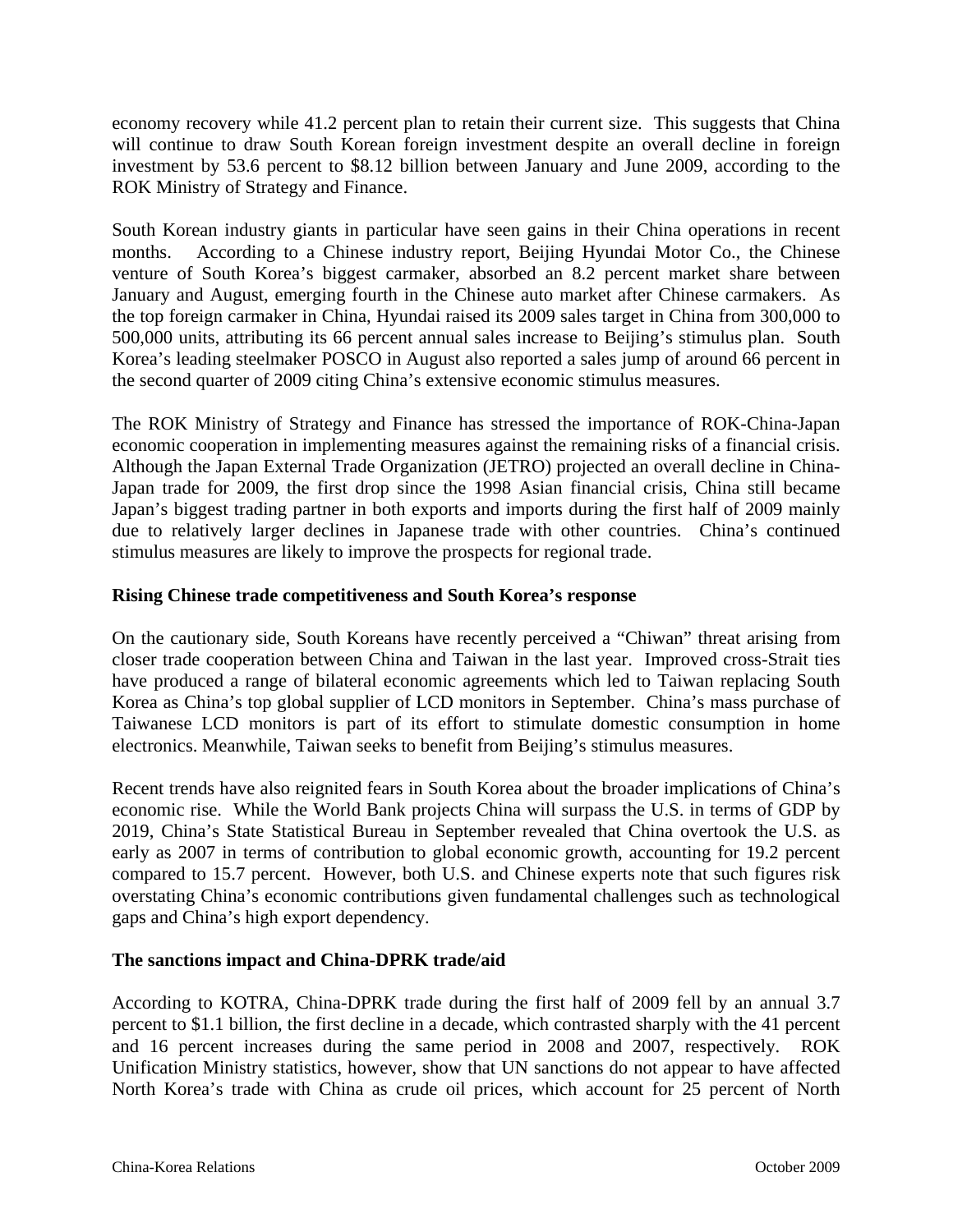Korean imports from China, stabilized in 2009 following the sharp increases in 2007-2008. In the January-June period, North Korean exports to China increased by 8.2 percent to \$352 million while imports from China fell 8.4 percent to \$750 million. While crude oil imports declined by 54 percent, food and fertilizer imports increased. China's trade surplus with North Korea fell sharply from \$1.27 billion in 2008 to \$386 million in the first half of 2009 as coal imports from North Korea reached the highest level since 2004 according to the Chinese Ministry of Commerce. This trend of growing imports from the North and falling exports may suggest that China is providing less aid to North Korea.

Despite their limited impact on China-DPRK trade, UN sanctions appear to be causing economic strains in other ways. In late July, a Chinese firm developing a copper mine with a North Korean company sanctioned under UNSC resolutions reportedly pulled out of the joint project in late July. Based in Hyesan, where an estimated 400,000 tons of copper are deposited, this project had been fully endorsed as a model for Chinese investment in North Korea by Vice President Xi Jinping during his visit to Pyongyang in June last year.

Businesses in the Chinese border town of Dandong, where North Korea accounted for 80 percent of its foreign trade in 2008, in early August showed significant losses since the rise in tensions surrounding North Korea's nuclear crisis. The majority of the 1,000 legal companies engaged in border trade have reportedly ceased operations. In addition, travel agencies have indicated a notable decline in Chinese tourists visiting North Korea this year despite the extensive promotion of China-DPRK Friendship Year events. According to a Chinese source in August, fears over Pyongyang's recent missile and nuclear tests have resulted in a decline in Chinese tourists from 300-400 a day in previous years to about 20 a day. The Dandong branch of state-owned China International Trade Service (CITS) indicated falls in revenue from tourist and business trips to North Korea of at least 50 percent since last year. North Korea now seems to be diversifying its Chinese tourism revenue by targeting such major cities as Guangzhou, Shenzhen, and Shanghai to attract tourists to the North. Pyongyang and Shanghai are reportedly planning direct flights between the two cities.

Despite apparent problems in the China-DPRK economic relationship, reports seem to offer contradictory pictures and the exact implications of these trends remain uncertain. The 2006 nuclear crisis had a limited impact on cross-border commercial activities, but there were reports that China imposed severe financial restrictions at local banks in Dandong, while there have been few reports about the imposition of similar restrictions this time. Some analysts suggest that the current direction of bilateral trade will depend primarily on North Korea's internal political stability.

## **Competing package deals?**

While Pyongyang has firmly rejected President Lee Myung-bak's "grand bargain" deal, China has yet to indicate whether and how it will support his comprehensive plan. Changes in Chinese perceptions of North Korea are unlikely to translate into decisive action as long as Beijing continues to avoid expressing any of its new frustrations toward the North. But domestic factors on both sides, including leadership transition in Pyongyang and growing pluralism in China, suggest that China's Pyongyang supporters will be challenged as China seeks to be a responsible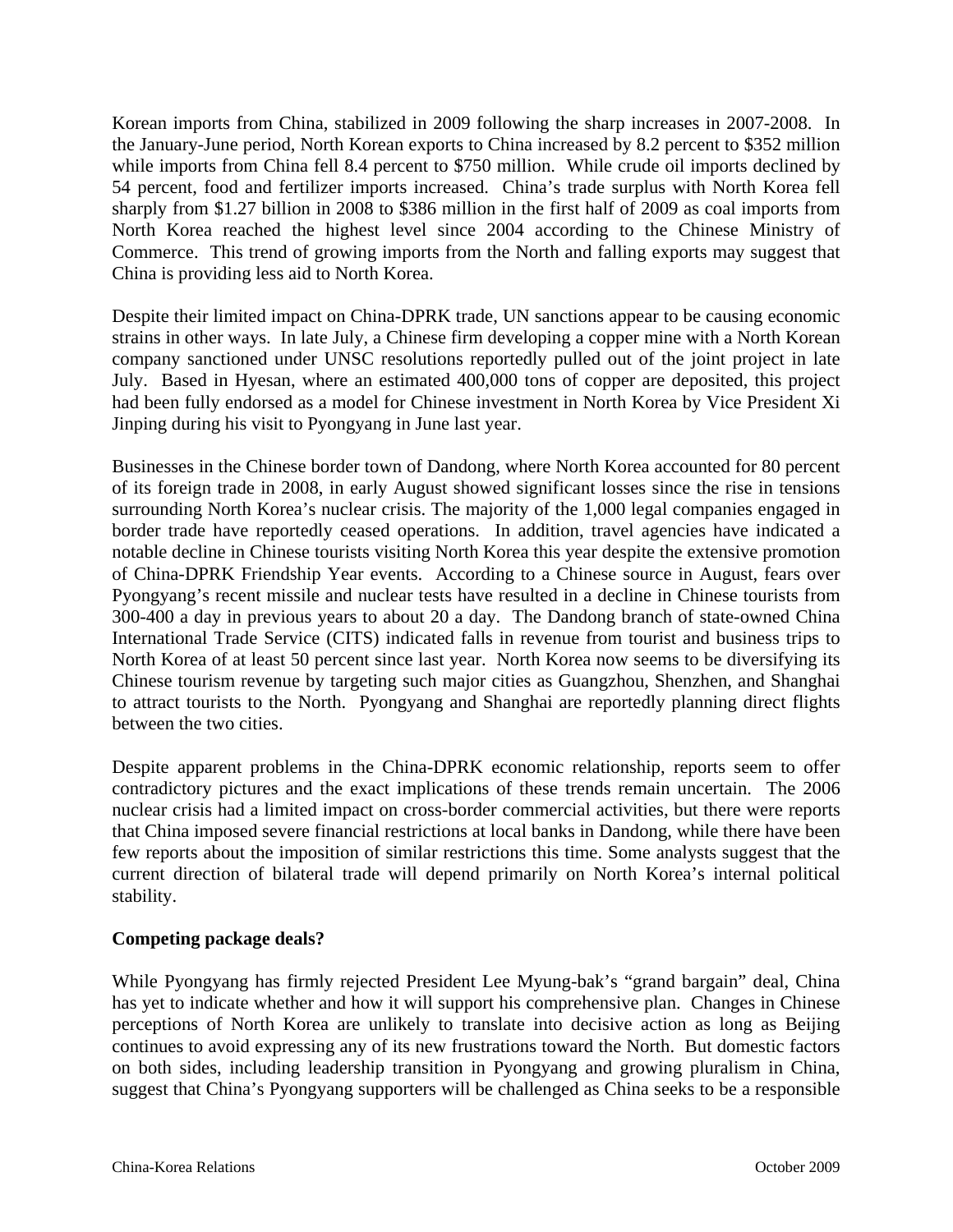player on the international stage. After recent visits to China by Deputy Secretary of State James Steinberg and Ambassador Goldberg, some U.S. officials reportedly indicated that China is moving to implement independent sanctions on North Korea, especially given strong support in constraining North Korean activities from not only the South but other regional players like ASEAN.

The Chinese media has noted a deeper purpose in the visits of Dai Bingguo and Wen Jiabao to Pyongyang: there are hopes to not only bring consensus on the nuclear issue but also set the long-term direction of bilateral relations. According to Guangdong Provincial Communist Party newspaper *Nanfang Baowang*, Dai's visit reflected China's strategic interest in facilitating the North's reform and opening up into the post-Kim era while reducing "internal tensions and pressure," with the abandonment of nuclear weapons as a prerequisite for both Chinese and international support. On Sept. 29, the Foreign Ministry announced that Premier Wen's visit would produce a package of deals in such areas as economy and trade, education, and tourism, with the key goal of "summarizing the past and mapping out the future." Pyongyang's expected acceptance of this package deal raises the question of whether it would complement or present a further challenge to Lee's new proposal for dealing with the North.

## **Chronology of China-Korea Relations July-September 2009**

**July 1, 2009:** China lifts 10-year antidumping duties on South Korean newsprint papers.

**July 2, 2009:** South Korea's POSCO agrees to invest 220 billion won (\$174 million) in a 65 percent joint venture ferromanganese plant with China's Dongbu Metal Co.

**July 2, 2009:** North Korea launches four short-range cruise missiles off its east coast.

**July 2-14, 2009:** Chinese nuclear envoy Wu Dawei makes a four-nation trip on DPRK denuclearization. He meets ROK counterpart Wi Sung-lac and Unification Minister Hyun In-Taek in Seoul on July 13 and Vice Foreign Minister Kwon Jong-rak on July 14.

**July 3, 2009:** South Korea's Hanwha Chemical Corp. begins constructing its \$380 million polyvinyl chloride (PVC) plant in Ningbo, China.

**July 4, 2009:** North Korea launches seven short-range ballistic missiles off its east coast.

**July 6, 2009:** South Korea and China ratify a treaty allowing convicts to serve prison sentences in their home country, to come into force Aug. 5.

**July 7, 2009:** *Chosun Ilbo* reports that over 500 China-made vehicles suspected of being intended for military use were shipped into North Korea over the past month.

**July 10-29, 2009:** The Pyongyang Student Art Troupe tours China to celebrate the Year of DPRK-China Friendship.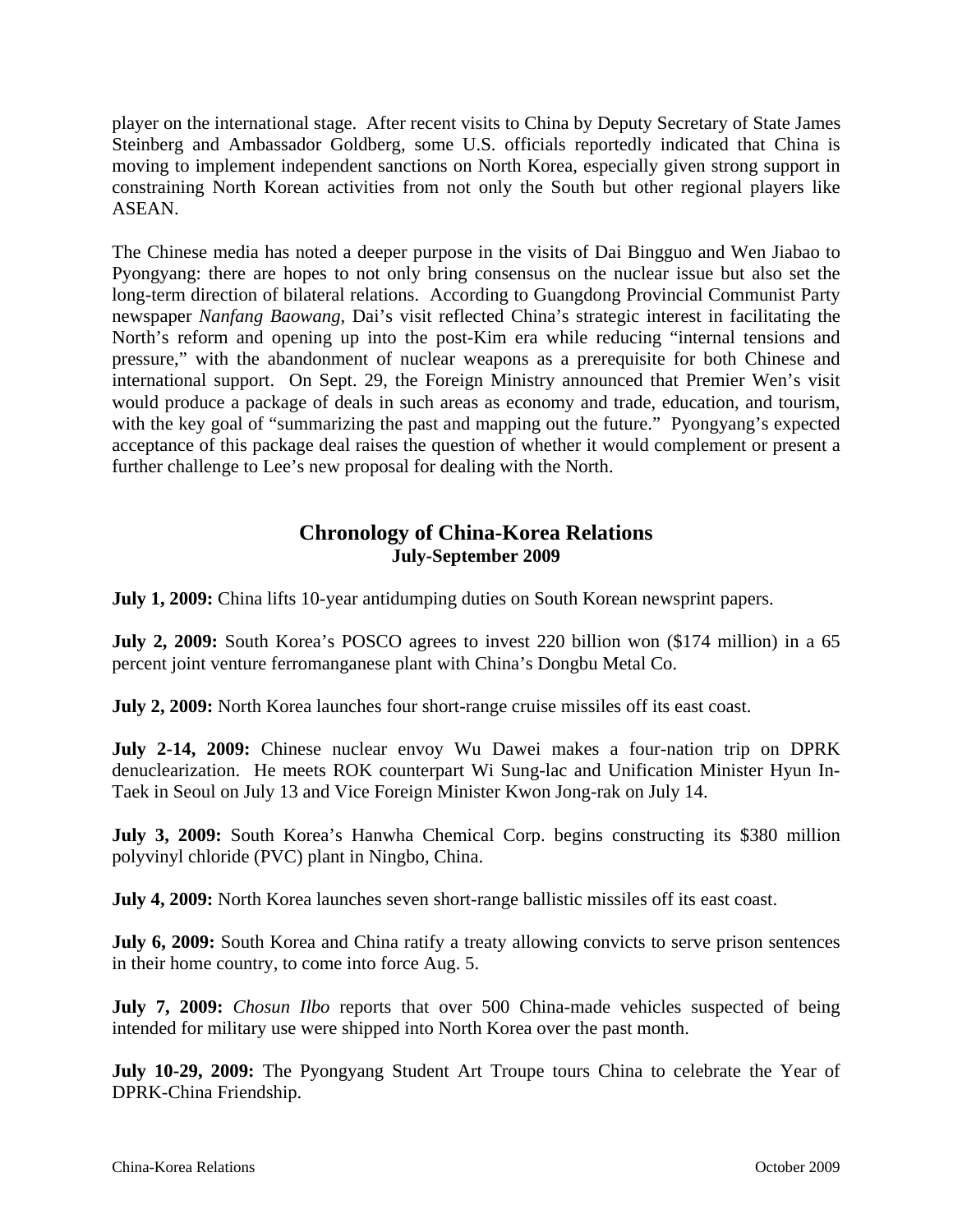**July 13-15, 2009:** ROK National Assembly deputy speaker Lee Yoon-seong meets Wu Bangguo, chairman of the PRC National People's Congress Standing Committee, in Beijing for the fourth ROK-PRC parliamentary exchange meeting.

**July 14, 2009:** ROK Ministry of Justice eases visa application procedures for Chinese tourists.

**July 21, 2009:** Korea Exchange Bank is approved by China's financial regulator to set up a wholly-owned subsidiary in China.

**July 21, 2009:** South Korea's LG Chem and China National Offshore Oil Corporation (CNOOC) establish a joint venture plant in China.

**July 23, 2009:** Heads of the central banks of China, South Korea, and Japan hold their first regular meeting in Shenzhen, China.

**July 28, 2009:** Chinese Customs authorities seize North Korea-bound vanadium, a strategic metal used to strengthen steel.

**July 30, 2009:** A Chinese investment company developing a copper mine in North Korea with a DPRK company sanctioned under UNSC resolutions pulls out of the joint project.

**Aug. 3-7, 2009:** A Communist Party of China delegation makes a goodwill visit to Pyongyang and meets Worker's Party of Korea counterparts.

**Aug. 9, 2009:** Four South Koreans are indicted for trying to sell air-conditioning information to China worth 120 billion won (\$97.6 million) in potential losses for LG Electronics.

**Aug. 12, 2009:** *Korea Central News Agency* reports Kim Jong-il's vow to strengthen "longstanding precious DPRK-China friendship."

**Aug. 13, 2009:** Ssangyong Motor Co. resumes operations after an 83-day production halt.

**Aug. 14, 2009:** The U.A.E. reports to the UNSC the seizure of North Korean arms shipments to Iran which were reportedly carried on Chinese and Australian vessels.

**Aug. 16-21, 2009:** A Chinese delegation led by Vice Foreign Minister Wu Dawei visits North Korea and meets DPRK officials including Yang Hyong Sop, vice president of the Presidium of the Supreme People's Assembly, Park Ui Chun, minister of Foreign Affairs, and Kim Kye Gwan, vice minister of Foreign Affairs.

**Aug. 18, 2009:** President Hu sends a condolence message to President Lee over the death of former President Kim Dae-Jung.

**Aug. 20, 2009:** He Yong, deputy secretary of the CPC Central Commission for Discipline Inspection and member of the CPC Central Committee Secretariat, visits Seoul and meets Rep.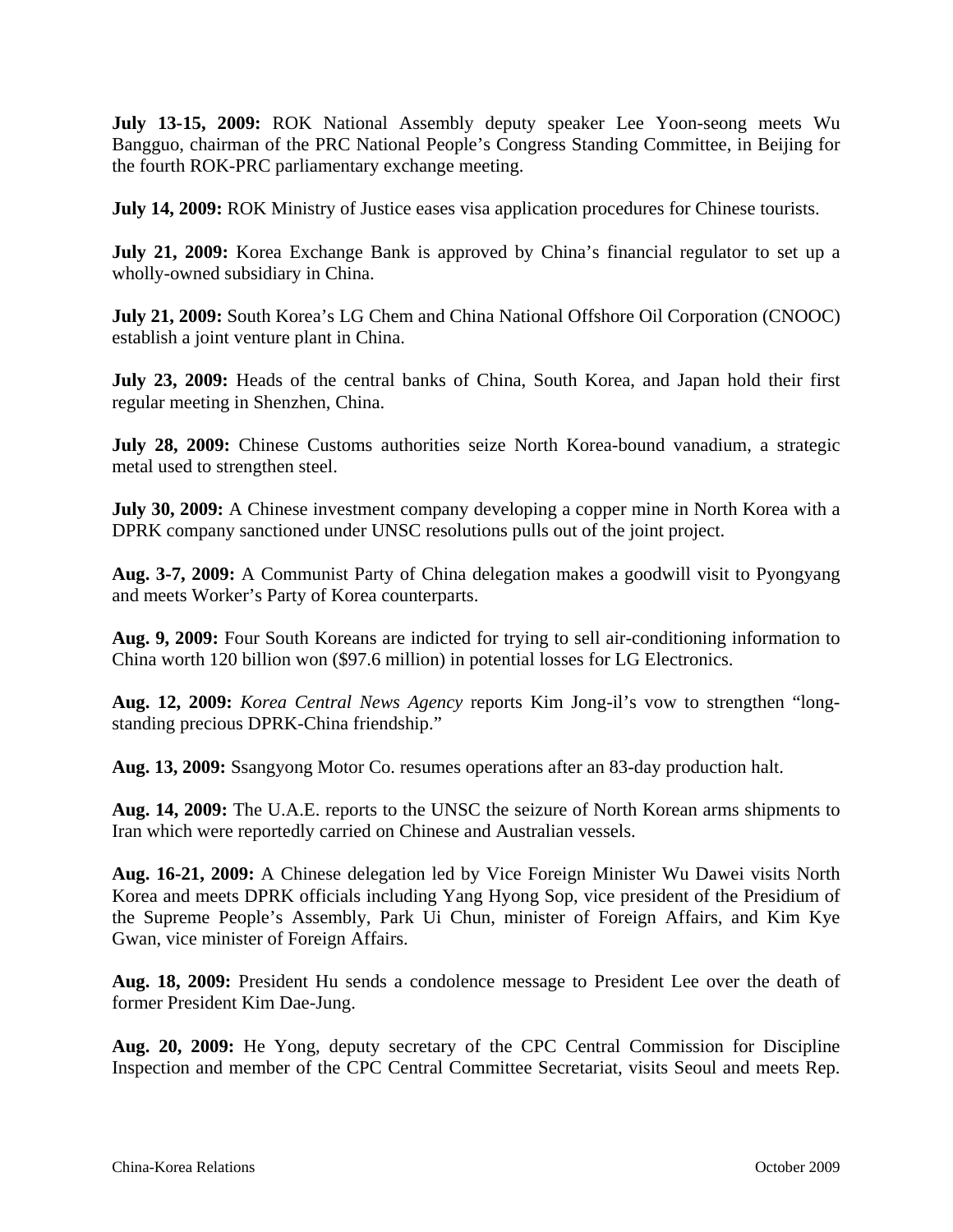Ahn Sang-soo, floor leader of the Grand National Party, National Assembly Speaker Kim Hyong-o, Prime Minister Han Seung-soo, and Foreign Minister Yu Myung-hwan.

**Aug. 23, 2009:** Former Chinese State Councilor and Foreign Minister Tang Jiaxuan attends former ROK President Kim Dae-jung's funeral in Seoul.

**Aug. 26, 2009:** North Korea opens a consular branch in the Chinese border town of Dandong.

**Sept. 1, 2009:** A DPRK delegation led by Vice Foreign Minister Kim Yong-il visits China and meets Chinese Foreign Ministry officials.

**Sept. 1, 2009:** South Korea's biggest wire and cable maker LS Cable ltd. acquires a 75.14 percent stake in China's Hubei Yongding Hongqi Electronics Co.

**Sept. 2, 2009:** ROK Vice Culture Minister Shin Jae-min and Chinese and Japanese counterparts at a joint forum in Busan agree to strengthen cultural industry cooperation.

**Sept. 7, 2009:** South Korea's Hana Bank announces plans to invest in an 18.44 percent stake worth \$316 million in the Bank of Jilin in northeast China.

**Sept. 8, 2009:** POSCO announces plans to build its  $16<sup>th</sup>$  automotive steel processing plant in China in Shenyang.

**Sept. 8, 2009:** Doosan Infracore Co. and Xuzhou Construction Machinery, South Korea and China's biggest construction equipment makers, respectively, agree to establish an RMB680 million (\$100 million) joint venture in diesel engine.

**Sept. 10, 2009:** Chinese police report a 2003 discovery of the bodies of 56 North Koreans attempting to flee to China in the Yalu River.

**Sept. 11, 2009:** Samsung Total Petrochemicals Co. completes construction of its polypropylene plant in southern China, the company's first overseas plant.

**Sept. 15, 2009:** Ssangyong Motor Co. announces it will cancel 80 percent of Shanghai Automotive Industry Corp. shares and convert 393 billion won (\$321.5 million) in debt into new shares as part of a turnaround plan.

**Sept. 16-18, 2009:** A Chinese delegation led by State Councilor Dai Bingguo visits Pyongyang and meets top legislator Kim Yong-nam and Vice Foreign Ministers Kang Sok-ju and Kim Yong-il. Dai delivers a letter from President Hu to Kim Jong-il.

**Sept. 17, 2009:** South Korea's Boryung Pharmaceutical Co. seeks a permit for the domestic sale of Chinese-made flu vaccine.